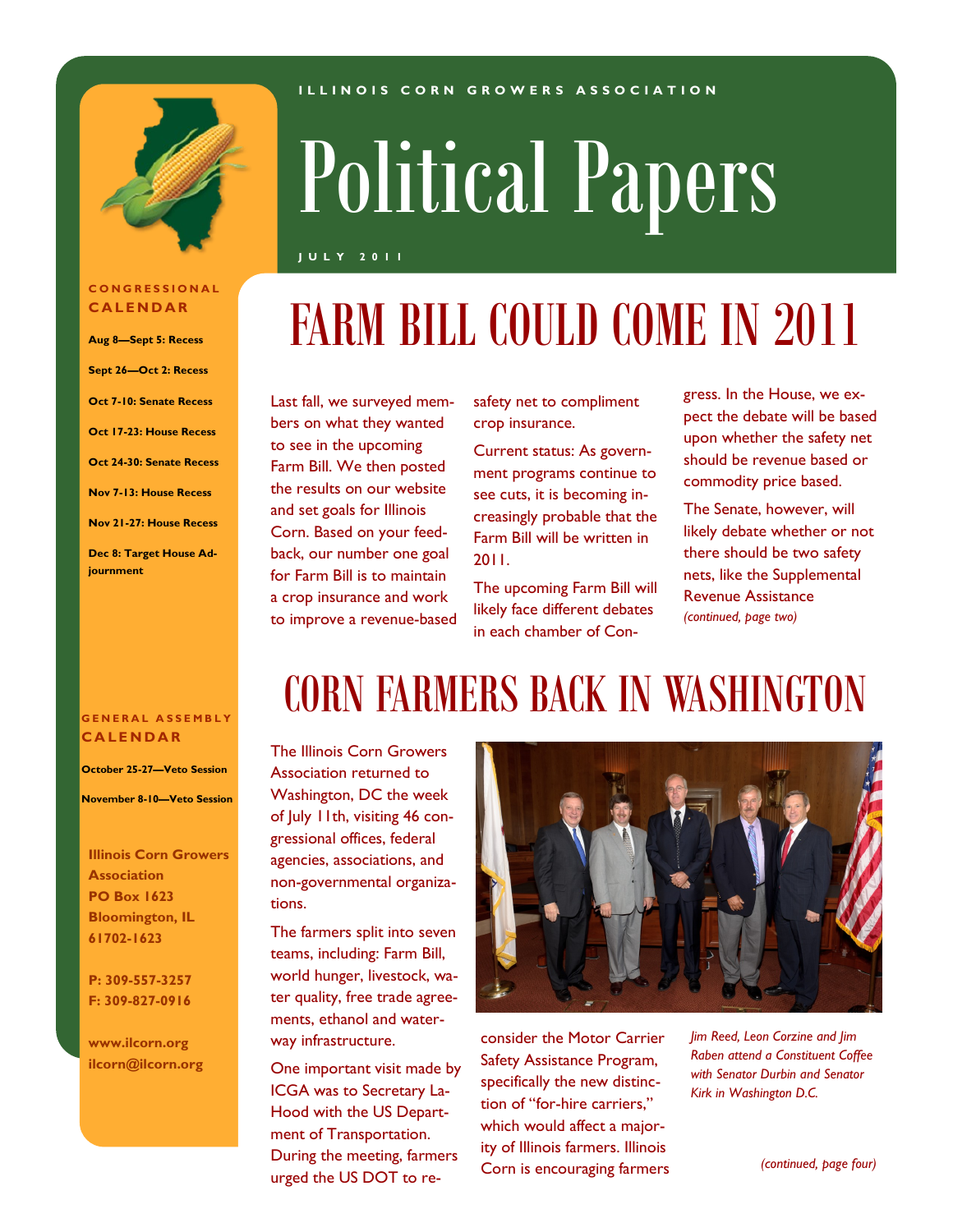#### **P A G E 2**

# Political Action Committee 101

The Illinois Corn Political Action Committee, established in 2002, has reached a crossroads. Do we continue along our current path where our PAC funding gains us recognition with key members of Congress or do we step up our efforts and become an even bigger player in the game?

It's the one million dollar ques-

tion.

The Illinois Corn Growers Association sought to answer that question by requesting a PAC Audit. Working with an Ohio-based firm that is well connected in Washington, DC, we have recently reviewed all of our PAC fundraising opportunities, contributions, and correspondence. Recommendations on improvements for the IL Corn PAC will be reviewed in the coming months. In the meantime, what do you think of the IL Corn PAC? Do you believe IL Corn should become more relevant in today's legislative climate or are you happy with our current engagement?

Email your thoughts, questions and concerns to lmitchell@ilcorn.org for the Illinois Corn PAC Committee's consideration.

## FARM BILL COULD COME IN 2011 (cont.)

#### *(from page one)*

(SURE) program and the Counter Cyclical payments or Average Crop Revenue Election (ACRE) program. Illinois Corn will continue to work to ensure that amidst government cuts, crop insurance and a revenue-based safety net are priorities in the Farm Bill.

Your Feedback:

- ~70% of you thought direct payments should be eliminated and used to enhance farm programs & crop insurance.
- ~84% of you said federal crop insurance needs to be improved.
- $\bullet$  ~63% of you said crop insurance is the most important government supported "safety net."

 $\bullet$  ~75% of you said you would trade all existing "safety net" farm programs for a crop insurance program that better protected your expected crop and a new program that covered year to year



*Larry Hasheider, Jeff Scates, Jonathan Greenstein and Mark Degler visit Congressman Jerry Costello in Washington D.C.*

 $\sim$   $-88\%$  of you

variability.

said you feel cuts should be made on ag spending, as long as the cuts are equitable and broadly made across the entire federal budget, in order to reduce the federal deficit.

Visit www.ilcorn.org/farm-policy/1-farm-bill-2012/ to read more of our member survey data!

*~70% of you thought direct payments should be eliminated and used to enhance farm programs & crop insurance*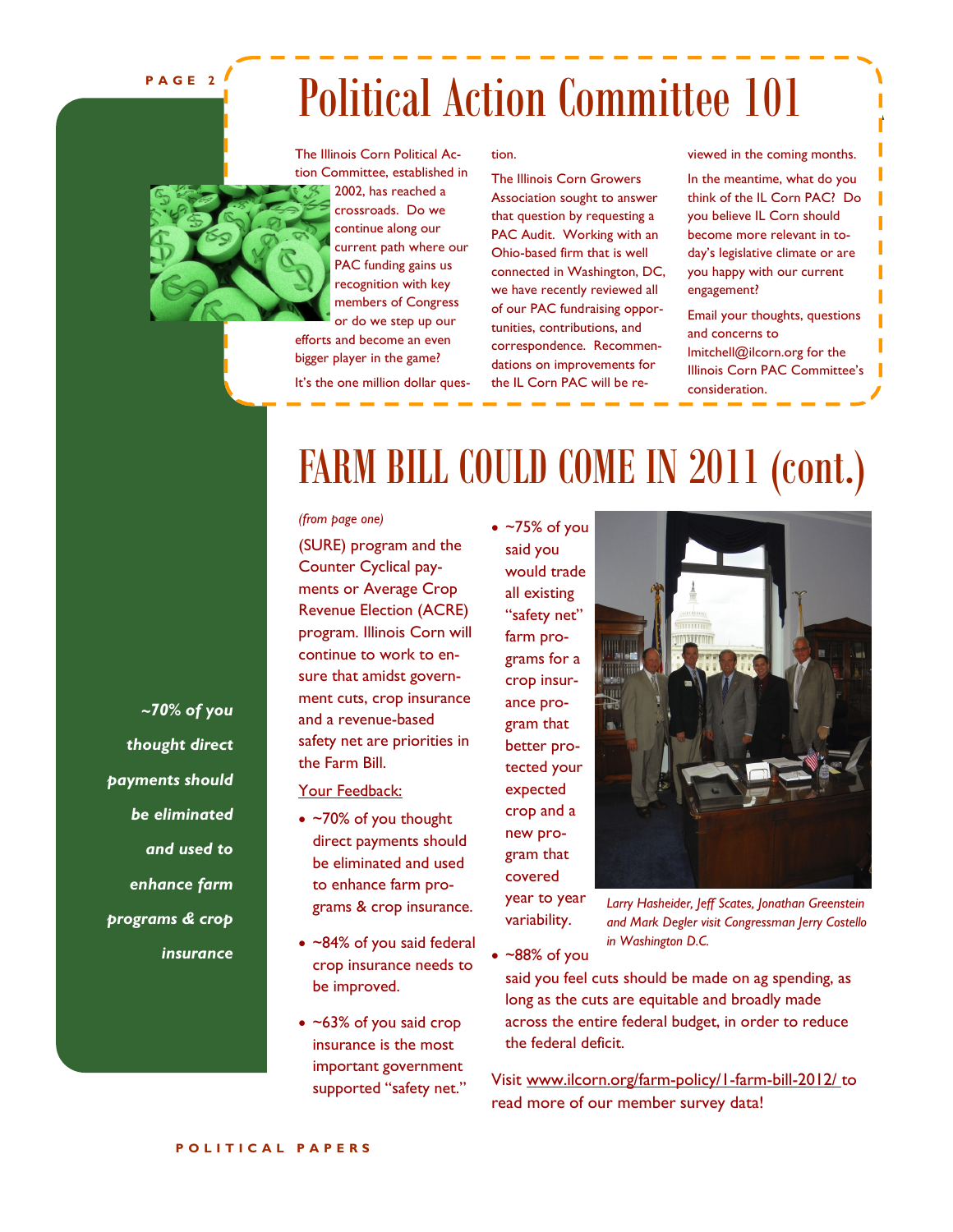# CFC EDUCATES WASHINGTON D.C.

In three years of existence, the Corn Farmers Coalition has developed a very visible presence in our nation's capital. Policymakers are continuing to learn more about U.S. family farmers who produce corn and misconceptions are changing.

Currently, corn farmers from 14 states, including Illinois, along with NCGA support the Corn Farmers Coalition program, as it introduces a foundation of facts essential to decision making. We believe it is important for policymakers to understand that family

farmers are hard working members of Middle America with strong family values.

CFC launched its major advertising campaign June  $1<sup>st</sup>$ , which placed prominent family farmer facts in Capitol Hill publications, radio, frequently used websites, the Metro and Reagan National Airport.

The advertising impressed Illinois Corn Farmers during their July trip to DC, finding ads while reading the Washington Post, Politco, riding the train and traveling at the Airport. Those who visited Capitol Hill even mentioned that the CFC

has generated enough of a buzz for congressmen to ask about it.

As the Corn Farmers Coalition continues to be a success, Illinois Corn will continue to support the program.

*Email lmitchell@ilcorn.org for a Corn Fact Book produced by the Corn Farmers Coalition!*



### CONCLUSION OF SPRING IL LEGISLATIVE SESSION

The Illinois Spring Legislative Session concluded shortly after midnight on June 1 when the Illinois Senate adjourned, about an hour after the Illinois House had concluded its work. The legislature left a little unfinished business on its calendar in dealing with the 2012 fiscal year budget, but all in all, most people would rate this a good session in terms of accomplishments.

*EPA Permit Streamlining and Fees*: The business community benefited by legislation to streamline the Illinois Environmental Protection Agency permitting process, along with an agreement to raise fees for the agency to operate its programs. The IEPA funding structure is fully funded through its fee and other revenue, and does not receive general revenue funds for its operations. The compromise legislation raises fees about 19%.

*HB 1979 E 15 Tax Incentive*: This important legislation was held up in the House. Illinois House Democratic Leadership had proposed legislation that would have created sunset dates on existing sales tax exemptions related to agricultural and business. Because of agricultural group opposition, leadership held up several other initiatives, including HB 1979, to put pressure on those groups opposing the sunset legislation they had proposed. In other words, HB 1979 became a "political hostage". Work is currently underway to develop alternatives to move forward in the coming months.

*State Budget*: The Illinois House and Senate developed their own budgets this year based upon an established expected revenue number. The Senate number was approximately \$1 billion less than

Governor Quinn's proposed budget, while the House number was \$2 Billion less, at a final number of \$33.2 Billion of anticipated state revenue for all purposes, including the required state payments to the 5 pension systems. In the end, the House won the budget battle, with their proposed budget receiving final approval in the Senate, with a twist. The twist was that the Senate placed an amendment on the State Capital improvements legislation to add an additional \$430 million for various parts of the operations budget. All in all, a good effort by the legislature in hard times to work through a difficult process of cutting programs when money is not available.

*Most people would rate this a good session in terms of accomplishments especially considering there is no money available.*